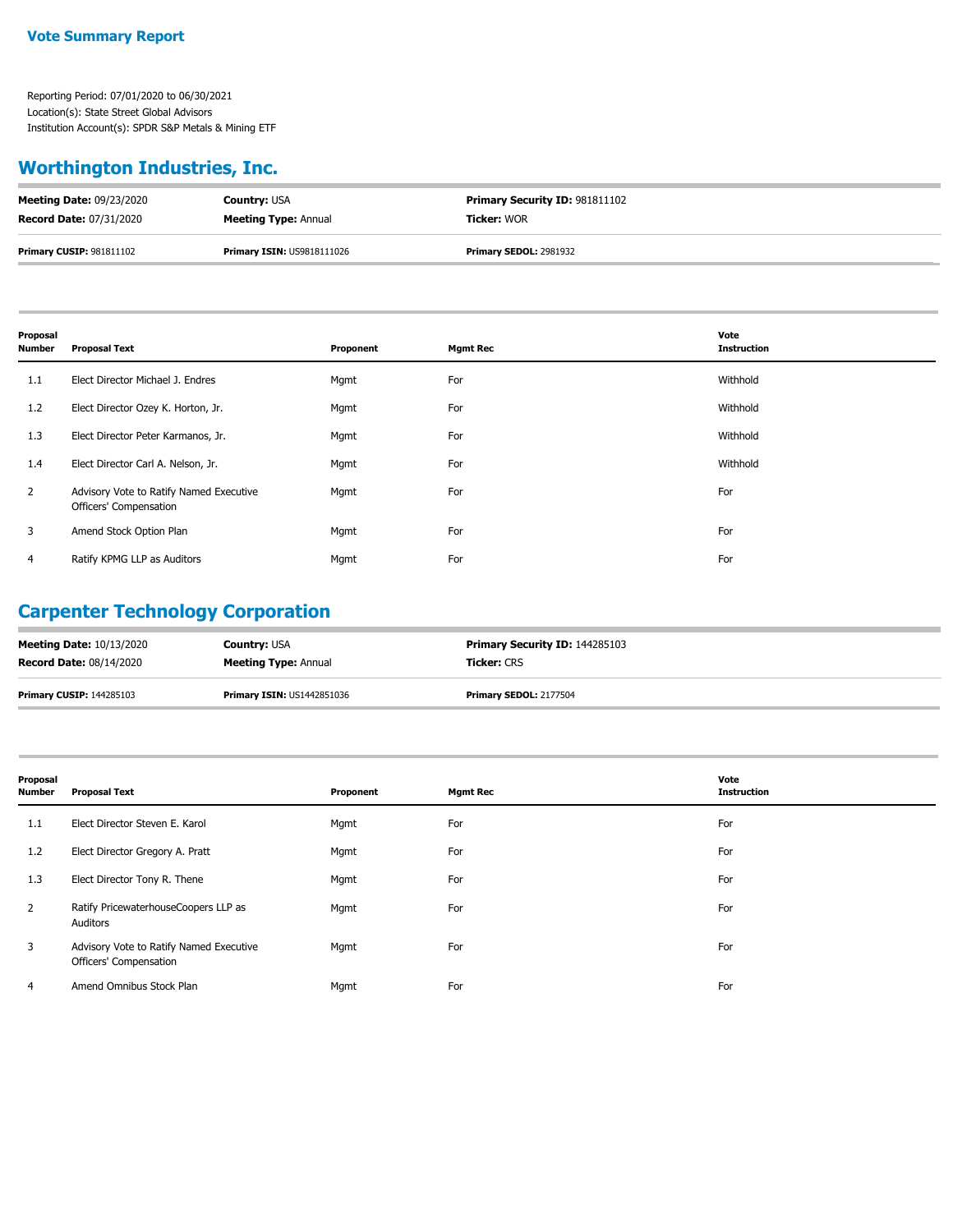#### **Royal Gold, Inc.**

| <b>Meeting Date: 11/18/2020</b> | <b>Country: USA</b>               | <b>Primary Security ID: 780287108</b> |
|---------------------------------|-----------------------------------|---------------------------------------|
| <b>Record Date: 09/21/2020</b>  | <b>Meeting Type: Annual</b>       | <b>Ticker:</b> RGLD                   |
| <b>Primary CUSIP: 780287108</b> | <b>Primary ISIN: US7802871084</b> | <b>Primary SEDOL: 2755706</b>         |

| Proposal<br><b>Number</b> | <b>Proposal Text</b>                                              | Proponent | <b>Mgmt Rec</b> | Vote<br><b>Instruction</b> |
|---------------------------|-------------------------------------------------------------------|-----------|-----------------|----------------------------|
| 1a                        | Elect Director Fabiana Chubbs                                     | Mgmt      | For             | For                        |
| 1 <sub>b</sub>            | Elect Director Kevin McArthur                                     | Mgmt      | For             | For                        |
| 1c                        | Elect Director Sybil Veenman                                      | Mgmt      | For             | For                        |
| $\overline{2}$            | Advisory Vote to Ratify Named Executive<br>Officers' Compensation | Mgmt      | For             | For                        |
| 3                         | Ratify Ernst & Young LLP as Auditors                              | Mgmt      | For             | For                        |

#### **Commercial Metals Company**

| <b>Meeting Date: 01/13/2021</b> | <b>Country: USA</b>               | <b>Primary Security ID: 201723103</b> |
|---------------------------------|-----------------------------------|---------------------------------------|
| <b>Record Date: 11/18/2020</b>  | <b>Meeting Type: Annual</b>       | <b>Ticker:</b> CMC                    |
| <b>Primary CUSIP: 201723103</b> | <b>Primary ISIN: US2017231034</b> | <b>Primary SEDOL: 2213260</b>         |

| Proposal<br>Number | <b>Proposal Text</b>                                              | Proponent | <b>Mgmt Rec</b> | Vote<br><b>Instruction</b> |
|--------------------|-------------------------------------------------------------------|-----------|-----------------|----------------------------|
| 1.1                | Elect Director Vicki L. Avril-Groves                              | Mgmt      | For             | For                        |
| 1.2                | Elect Director Barbara R. Smith                                   | Mgmt      | For             | For                        |
| 1.3                | Elect Director Joseph C. Winkler                                  | Mgmt      | For             | For                        |
|                    | Ratify Deloitte & Touche LLP as Auditors                          | Mgmt      | For             | For                        |
| 3                  | Advisory Vote to Ratify Named Executive<br>Officers' Compensation | Mgmt      | For             | For                        |

#### **Schnitzer Steel Industries, Inc.**

| <b>Meeting Date: 01/26/2021</b> | <b>Country: USA</b>               | <b>Primary Security ID: 806882106</b> |
|---------------------------------|-----------------------------------|---------------------------------------|
| <b>Record Date: 11/30/2020</b>  | <b>Meeting Type: Annual</b>       | <b>Ticker:</b> SCHN                   |
| <b>Primary CUSIP: 806882106</b> | <b>Primary ISIN: US8068821060</b> | <b>Primary SEDOL: 2821298</b>         |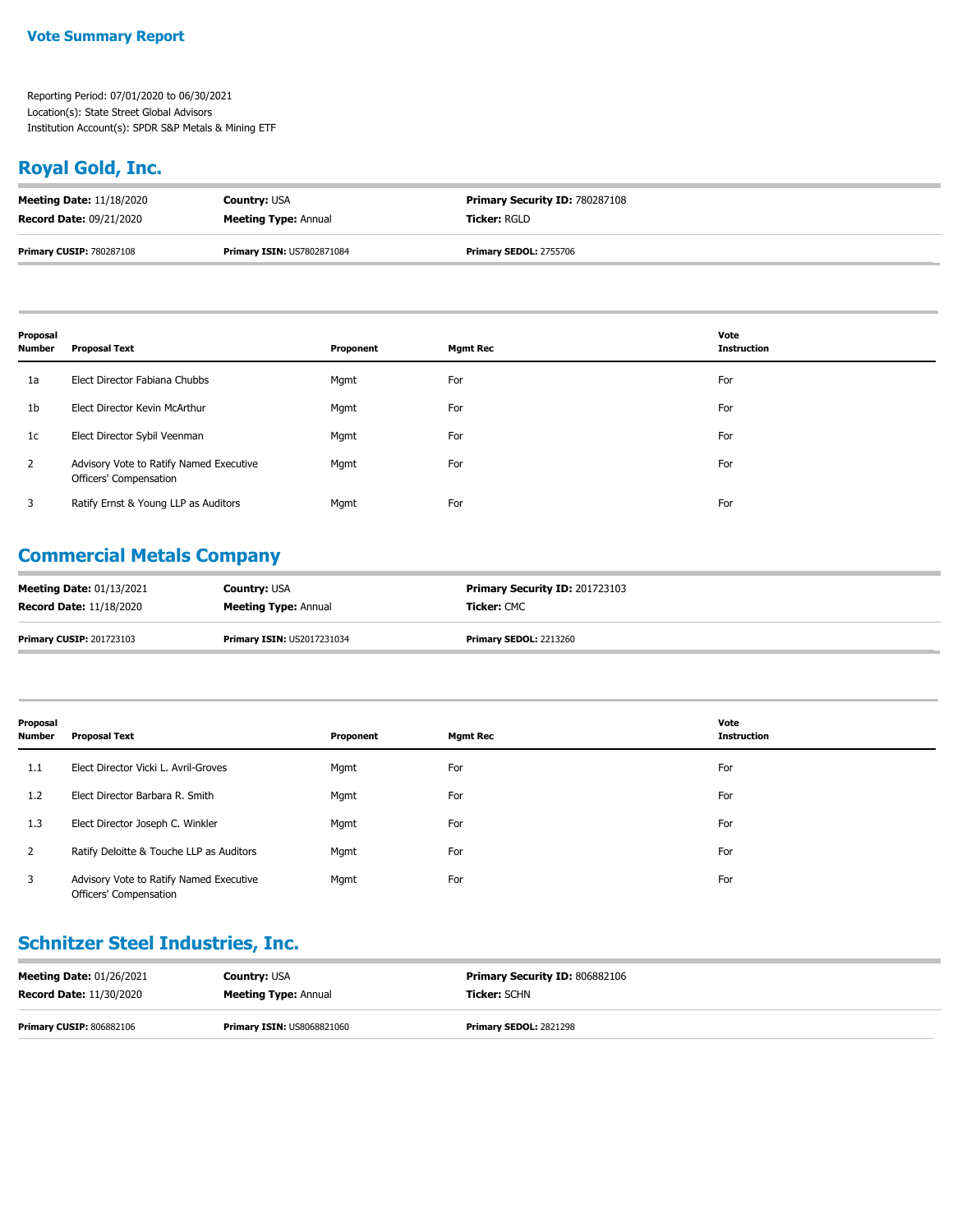## **Schnitzer Steel Industries, Inc.**

| Proposal<br>Number | <b>Proposal Text</b>                                              | Proponent | <b>Mgmt Rec</b> | Vote<br><b>Instruction</b> |
|--------------------|-------------------------------------------------------------------|-----------|-----------------|----------------------------|
| 1.1                | Elect Director Glenda J. Minor                                    | Mgmt      | For             | For                        |
| 1.2                | Elect Director Michael W. Sutherlin                               | Mgmt      | For             | For                        |
| $\mathbf{2}$       | Advisory Vote to Ratify Named Executive<br>Officers' Compensation | Mgmt      | For             | For                        |
| 3                  | Ratify PricewaterhouseCoopers LLP as<br>Auditors                  | Mgmt      | For             | For                        |

#### **United States Steel Corporation**

| <b>Meeting Date: 04/27/2021</b> | <b>Country: USA</b>               | <b>Primary Security ID: 912909108</b> |
|---------------------------------|-----------------------------------|---------------------------------------|
| <b>Record Date: 03/01/2021</b>  | <b>Meeting Type: Annual</b>       | <b>Ticker:</b> X                      |
| <b>Primary CUSIP: 912909108</b> | <b>Primary ISIN: US9129091081</b> | <b>Primary SEDOL: 2824770</b>         |

| Proposal<br>Number | <b>Proposal Text</b>                                              | Proponent | <b>Mgmt Rec</b> | Vote<br><b>Instruction</b> |
|--------------------|-------------------------------------------------------------------|-----------|-----------------|----------------------------|
| 1a                 | Elect Director Tracy A. Atkinson                                  | Mgmt      | For             | For                        |
| 1b                 | Elect Director David B. Burritt                                   | Mgmt      | For             | For                        |
| 1c                 | Elect Director John J. Engel                                      | Mgmt      | For             | For                        |
| 1d                 | Elect Director John V. Faraci                                     | Mgmt      | For             | For                        |
| 1e                 | Elect Director Murry S. Gerber                                    | Mgmt      | For             | For                        |
| 1f                 | Elect Director Jeh C. Johnson                                     | Mgmt      | For             | For                        |
| 1g                 | Elect Director Paul A. Mascarenas                                 | Mgmt      | For             | For                        |
| 1h                 | Elect Director Michael H. McGarry                                 | Mgmt      | For             | For                        |
| 1i                 | Elect Director Eugene B. Sperling *Withdrawn<br>Resolution*       | Mgmt      |                 |                            |
| 1j                 | Elect Director David S. Sutherland                                | Mgmt      | For             | For                        |
| 1k                 | Elect Director Patricia A. Tracey                                 | Mgmt      | For             | For                        |
| $\overline{2}$     | Advisory Vote to Ratify Named Executive<br>Officers' Compensation | Mgmt      | For             | For                        |
| 3                  | Ratify PricewaterhouseCoopers LLP as<br>Auditors                  | Mgmt      | For             | For                        |
| 4                  | Amend Omnibus Stock Plan                                          | Mgmt      | For             | For                        |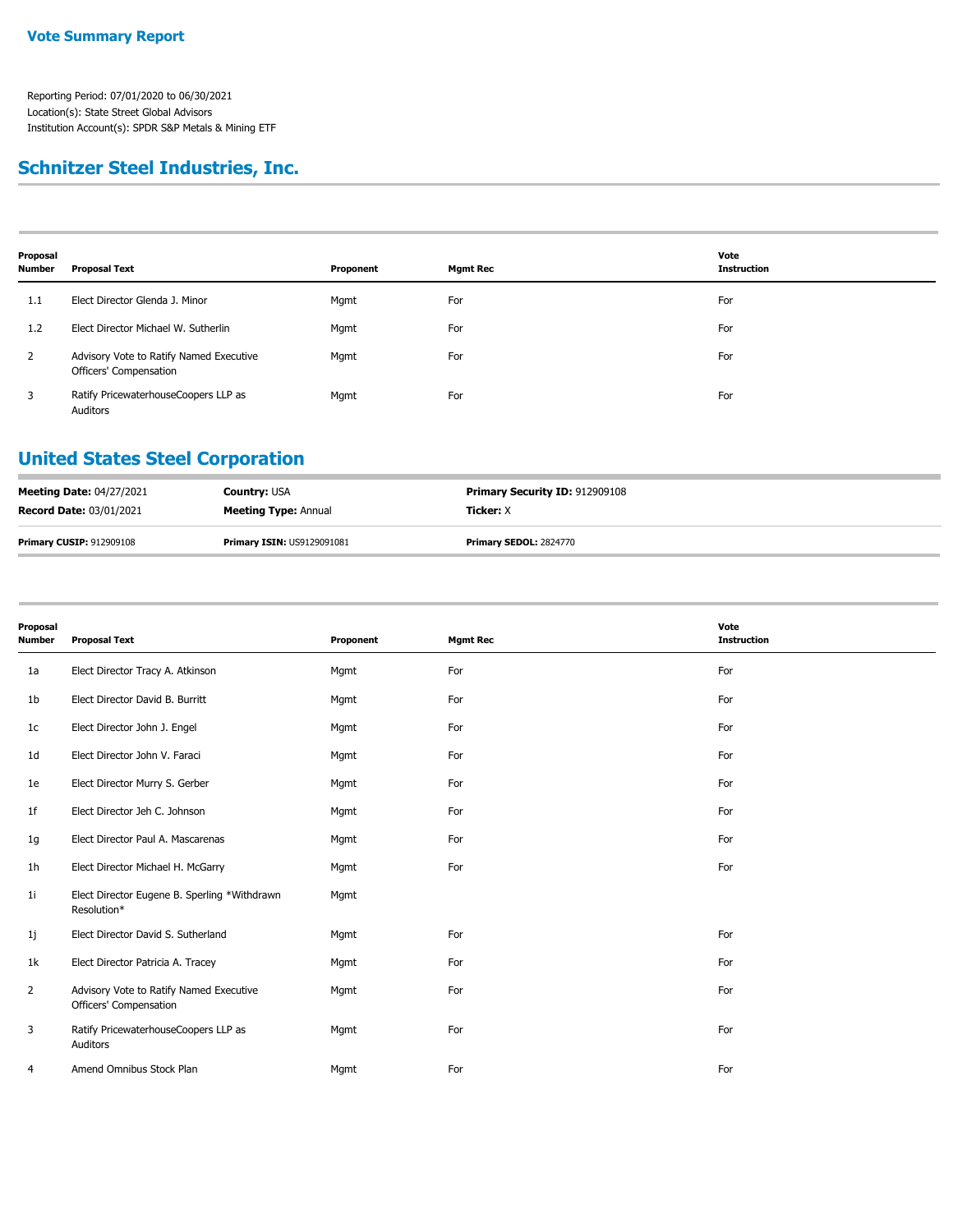## **Warrior Met Coal, Inc.**

| <b>Meeting Date: 04/27/2021</b> | <b>Country: USA</b>               | <b>Primary Security ID: 93627C101</b> |
|---------------------------------|-----------------------------------|---------------------------------------|
| <b>Record Date: 03/05/2021</b>  | <b>Meeting Type: Annual</b>       | <b>Ticker: HCC</b>                    |
| Primary CUSIP: 93627C101        | <b>Primary ISIN: US93627C1018</b> | <b>Primary SEDOL: BF2X272</b>         |

| Proposal<br>Number | <b>Proposal Text</b>                                              | Proponent | <b>Mgmt Rec</b> | Vote<br><b>Instruction</b> |
|--------------------|-------------------------------------------------------------------|-----------|-----------------|----------------------------|
| 1.1                | Elect Director Stephen D. Williams                                | Mgmt      | For             | Withhold                   |
| 1.2                | Elect Director Ana B. Amicarella                                  | Mgmt      | For             | For                        |
| 1.3                | Elect Director J. Brett Harvey                                    | Mgmt      | For             | For                        |
| 1.4                | Elect Director Walter J. Scheller, III                            | Mgmt      | For             | For                        |
| $1.5\phantom{0}$   | Elect Director Alan H. Schumacher                                 | Mgmt      | For             | Withhold                   |
| 1.6                | Elect Director Gareth N. Turner                                   | Mgmt      | For             | For                        |
| $\overline{2}$     | Advisory Vote to Ratify Named Executive<br>Officers' Compensation | Mgmt      | For             | For                        |
| 3                  | Ratify Ernst & Young LLP as Auditors                              | Mgmt      | For             | For                        |

#### **Cleveland-Cliffs Inc.**

| <b>Meeting Date: 04/28/2021</b> | <b>Country: USA</b>               | <b>Primary Security ID: 185899101</b> |
|---------------------------------|-----------------------------------|---------------------------------------|
| <b>Record Date: 03/01/2021</b>  | <b>Meeting Type: Annual</b>       | <b>Ticker: CLF</b>                    |
| <b>Primary CUSIP: 185899101</b> | <b>Primary ISIN: US1858991011</b> | <b>Primary SEDOL: BYVZ186</b>         |

| Proposal<br>Number | <b>Proposal Text</b>                 | Proponent | <b>Mgmt Rec</b> | Vote<br><b>Instruction</b> |
|--------------------|--------------------------------------|-----------|-----------------|----------------------------|
| 1.1                | Elect Director Lourenco Goncalves    | Mgmt      | For             | For                        |
| 1.2                | Elect Director Douglas C. Taylor     | Mgmt      | For             | Withhold                   |
| 1.3                | Elect Director John T. Baldwin       | Mgmt      | For             | For                        |
| 1.4                | Elect Director Robert P. Fisher, Jr. | Mgmt      | For             | For                        |
| $1.5\phantom{0}$   | Elect Director William K. Gerber     | Mgmt      | For             | For                        |
| 1.6                | Elect Director Susan M. Green        | Mgmt      | For             | For                        |
| 1.7                | Elect Director M. Ann Harlan         | Mgmt      | For             | For                        |
| 1.8                | Elect Director Ralph S. Michael, III | Mgmt      | For             | For                        |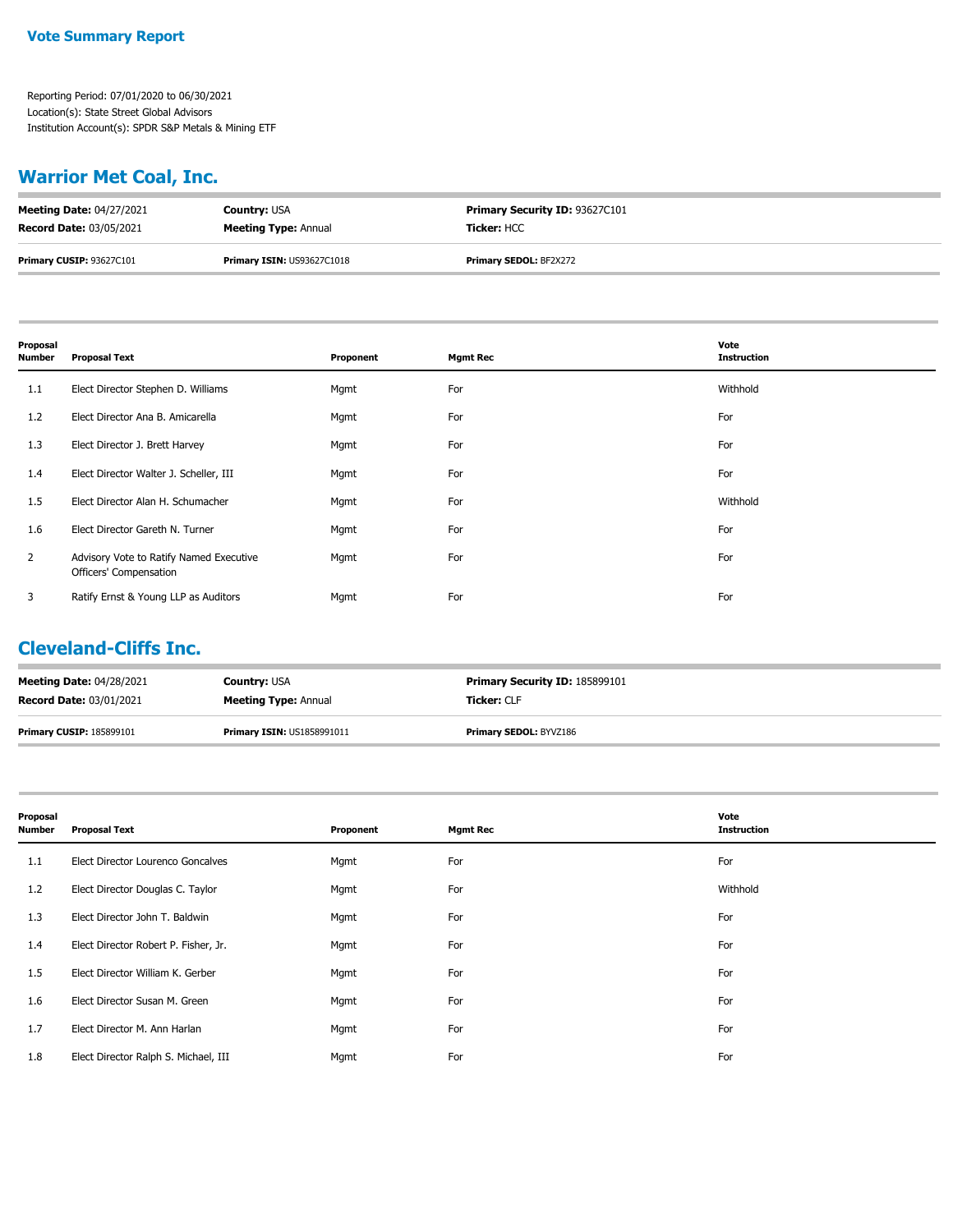### **Cleveland-Cliffs Inc.**

| Proposal<br>Number | <b>Proposal Text</b>                                              | Proponent | <b>Mgmt Rec</b> | Vote<br><b>Instruction</b> |
|--------------------|-------------------------------------------------------------------|-----------|-----------------|----------------------------|
| 1.9                | Elect Director Janet L. Miller                                    | Mgmt      | For             | For                        |
| 1.10               | Elect Director Eric M. Rychel                                     | Mgmt      | For             | For                        |
| 1.11               | Elect Director Gabriel Stoliar                                    | Mgmt      | For             | For                        |
| 1.12               | Elect Director Arlene M. Yocum                                    | Mgmt      | For             | For                        |
| $\overline{2}$     | Increase Authorized Common Stock                                  | Mgmt      | For             | For                        |
| 3                  | Amend Non-Employee Director Restricted<br>Stock Plan              | Mgmt      | For             | For                        |
| 4                  | Approve Omnibus Stock Plan                                        | Mgmt      | For             | For                        |
| 5                  | Advisory Vote to Ratify Named Executive<br>Officers' Compensation | Mgmt      | For             | Against                    |
| 6                  | Ratify Deloitte & Touche LLP as Auditors                          | Mgmt      | For             | For                        |

## **Newmont Corporation**

| <b>Meeting Date: 04/28/2021</b> | <b>Country: USA</b>               | <b>Primary Security ID: 651639106</b> |
|---------------------------------|-----------------------------------|---------------------------------------|
| <b>Record Date: 03/02/2021</b>  | <b>Meeting Type: Annual</b>       | <b>Ticker: NEM</b>                    |
| <b>Primary CUSIP: 651639106</b> | <b>Primary ISIN: US6516391066</b> | <b>Primary SEDOL: 2636607</b>         |

| Proposal<br><b>Number</b> | <b>Proposal Text</b>                 | Proponent | <b>Mgmt Rec</b> | Vote<br><b>Instruction</b> |
|---------------------------|--------------------------------------|-----------|-----------------|----------------------------|
| 1.1                       | Elect Director Patrick G. Awuah, Jr. | Mgmt      | For             | For                        |
| 1.2                       | Elect Director Gregory H. Boyce      | Mgmt      | For             | For                        |
| 1.3                       | Elect Director Bruce R. Brook        | Mgmt      | For             | For                        |
| 1.4                       | Elect Director Maura Clark           | Mgmt      | For             | For                        |
| 1.5                       | Elect Director Matthew Coon Come     | Mgmt      | For             | For                        |
| 1.6                       | Elect Director Jose Manuel Madero    | Mgmt      | For             | For                        |
| 1.7                       | Elect Director Rene Medori           | Mgmt      | For             | For                        |
| 1.8                       | Elect Director Jane Nelson           | Mgmt      | For             | For                        |
| 1.9                       | Elect Director Thomas Palmer         | Mgmt      | For             | For                        |
| 1.10                      | Elect Director Julio M. Quintana     | Mgmt      | For             | Against                    |
| 1.11                      | Elect Director Susan N. Story        | Mgmt      | For             | For                        |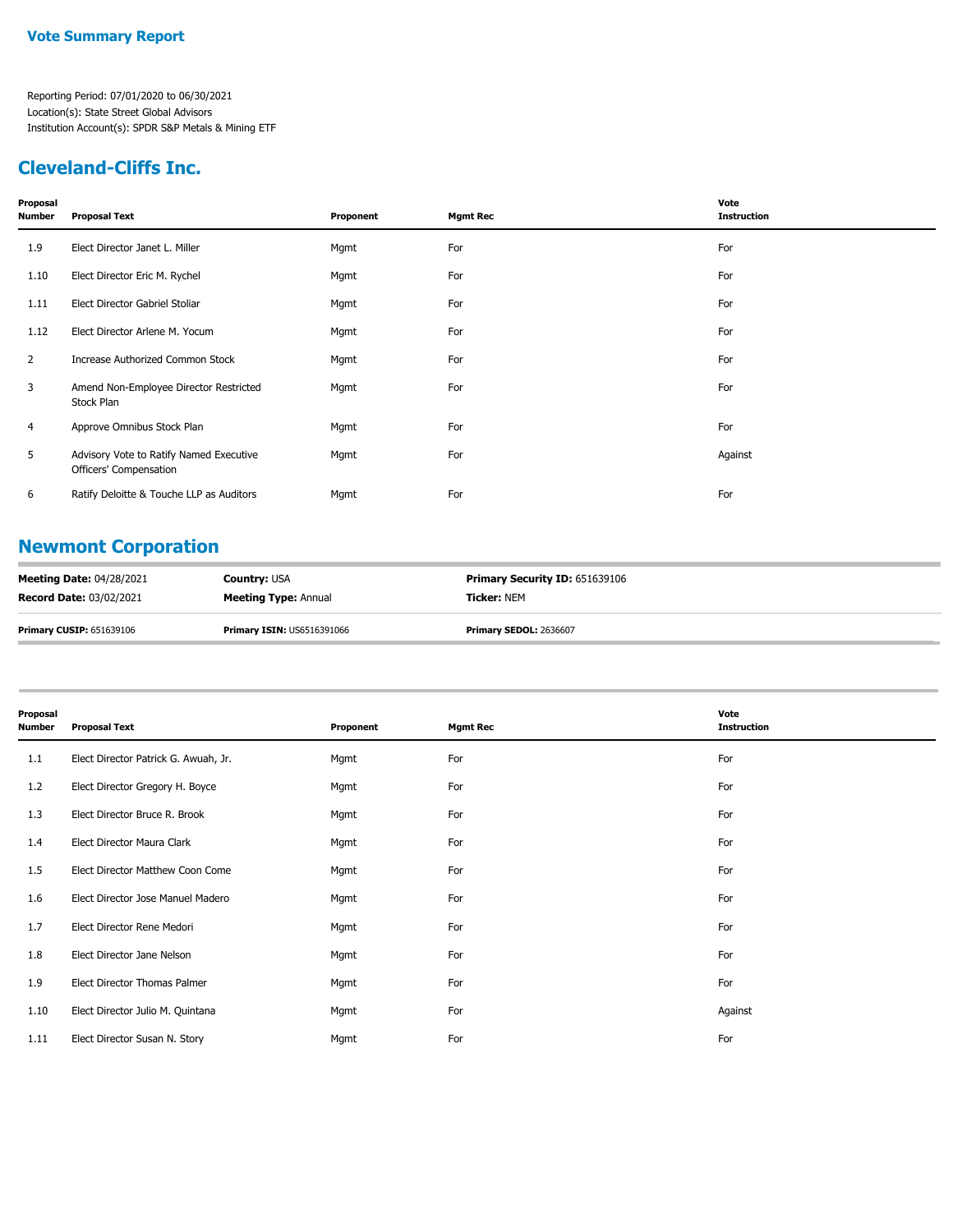#### **Newmont Corporation**

| Proposal<br><b>Number</b> | <b>Proposal Text</b>                                              | Proponent | <b>Mamt Rec</b> | Vote<br><b>Instruction</b> |
|---------------------------|-------------------------------------------------------------------|-----------|-----------------|----------------------------|
|                           | Advisory Vote to Ratify Named Executive<br>Officers' Compensation | Mgmt      | For             | For                        |
|                           | Ratify Ernst & Young LLP as Auditors                              | Mgmt      | For             | For                        |

### **Arch Resources, Inc.**

| <b>Meeting Date: 04/29/2021</b> | <b>Country: USA</b>         | <b>Primary Security ID: 03940R107</b> |
|---------------------------------|-----------------------------|---------------------------------------|
| <b>Record Date: 03/09/2021</b>  | <b>Meeting Type: Annual</b> | <b>Ticker: ARCH</b>                   |
| <b>Primary CUSIP: 03940R107</b> | Primary ISIN: US03940R1077  | <b>Primary SEDOL: BLB8B95</b>         |

| Proposal<br><b>Number</b> | <b>Proposal Text</b>                                              | Proponent | <b>Mgmt Rec</b> | Vote<br><b>Instruction</b> |
|---------------------------|-------------------------------------------------------------------|-----------|-----------------|----------------------------|
| 1.1                       | Elect Director Patrick J. Bartels, Jr.                            | Mgmt      | For             | For                        |
| 1.2                       | Elect Director James N. Chapman                                   | Mgmt      | For             | For                        |
| 1.3                       | Elect Director John W. Eaves                                      | Mgmt      | For             | For                        |
| 1.4                       | Elect Director Holly Keller Koeppel                               | Mgmt      | For             | For                        |
| $1.5\,$                   | Elect Director Patrick A. Kriegshauser                            | Mgmt      | For             | For                        |
| 1.6                       | Elect Director Paul A. Lang                                       | Mgmt      | For             | For                        |
| 1.7                       | Elect Director Richard A. Navarre                                 | Mgmt      | For             | For                        |
| $\overline{2}$            | Advisory Vote to Ratify Named Executive<br>Officers' Compensation | Mgmt      | For             | For                        |
| 3                         | Ratify Ernst & Young LLP as Auditor                               | Mgmt      | For             | For                        |

## **Alcoa Corporation**

| <b>Meeting Date: 05/06/2021</b> | <b>Country: USA</b>               | <b>Primary Security ID: 013872106</b> |
|---------------------------------|-----------------------------------|---------------------------------------|
| <b>Record Date: 03/11/2021</b>  | <b>Meeting Type: Annual</b>       | Ticker: AA                            |
| <b>Primary CUSIP: 013872106</b> | <b>Primary ISIN: US0138721065</b> | <b>Primary SEDOL: BYNF418</b>         |

| Proposal<br><b>Number</b> | Proposal Text                     | Proponent | Mgmt Rec | Vote<br><b>Instruction</b> |
|---------------------------|-----------------------------------|-----------|----------|----------------------------|
| 1a                        | Elect Director Steven W. Williams | Mgmt      | For      | For                        |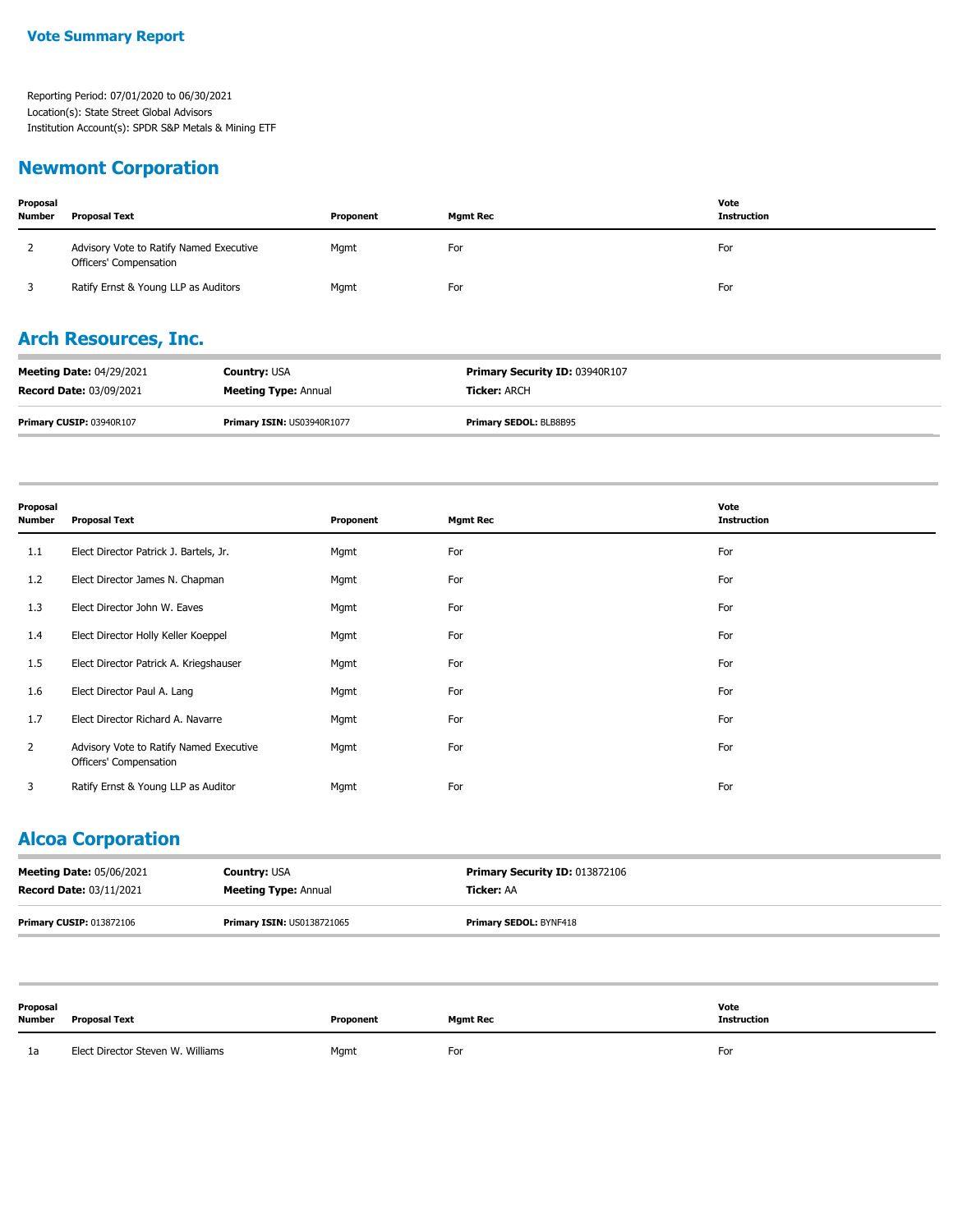#### **Alcoa Corporation**

| Proposal<br>Number | <b>Proposal Text</b>                                              | Proponent | <b>Mgmt Rec</b> | Vote<br><b>Instruction</b> |
|--------------------|-------------------------------------------------------------------|-----------|-----------------|----------------------------|
| 1 <sub>b</sub>     | Elect Director Mary Anne Citrino                                  | Mgmt      | For             | For                        |
| 1c                 | Elect Director Pasquale (Pat) Fiore                               | Mgmt      | For             | For                        |
| 1d                 | Elect Director Thomas J. Gorman                                   | Mgmt      | For             | For                        |
| 1e                 | Elect Director Roy C. Harvey                                      | Mgmt      | For             | For                        |
| 1f                 | Elect Director James A. Hughes                                    | Mgmt      | For             | For                        |
| 1g                 | Elect Director James E. Nevels                                    | Mgmt      | For             | For                        |
| 1h                 | Elect Director Carol L. Roberts                                   | Mgmt      | For             | For                        |
| 1i                 | Elect Director Suzanne Sitherwood                                 | Mgmt      | For             | For                        |
| 1j                 | Elect Director Ernesto Zedillo                                    | Mgmt      | For             | For                        |
| 2                  | Ratify PricewaterhouseCoopers LLP as<br>Auditors                  | Mgmt      | For             | For                        |
| 3                  | Advisory Vote to Ratify Named Executive<br>Officers' Compensation | Mgmt      | For             | For                        |
| 4                  | Provide Right to Act by Written Consent                           | <b>SH</b> | Against         | Against                    |

## **Materion Corporation**

| <b>Meeting Date: 05/06/2021</b> | <b>Country: USA</b>               | <b>Primary Security ID: 576690101</b> |
|---------------------------------|-----------------------------------|---------------------------------------|
| <b>Record Date: 03/08/2021</b>  | <b>Meeting Type: Annual</b>       | <b>Ticker: MTRN</b>                   |
| <b>Primary CUSIP: 576690101</b> | <b>Primary ISIN: US5766901012</b> | <b>Primary SEDOL: 2149622</b>         |

| Proposal<br>Number | <b>Proposal Text</b>                  | Proponent | <b>Mgmt Rec</b> | Vote<br><b>Instruction</b> |
|--------------------|---------------------------------------|-----------|-----------------|----------------------------|
| 1.1                | Elect Director Vinod M. Khilnani      | Mgmt      | For             | Withhold                   |
| 1.2                | Elect Director Emily M. Liggett       | Mgmt      | For             | For                        |
| 1.3                | Elect Director Robert J. Phillippy    | Mgmt      | For             | For                        |
| 1.4                | <b>Elect Director Patrick Prevost</b> | Mgmt      | For             | For                        |
| 1.5                | Elect Director N. Mohan Reddy         | Mgmt      | For             | For                        |
| 1.6                | Elect Director Craig S. Shular        | Mgmt      | For             | For                        |
| 1.7                | Elect Director Darlene J. S. Solomon  | Mgmt      | For             | For                        |
| 1.8                | Elect Director Robert B. Toth         | Mgmt      | For             | For                        |
| 1.9                | Elect Director Jugal K. Vijayvargiya  | Mgmt      | For             | For                        |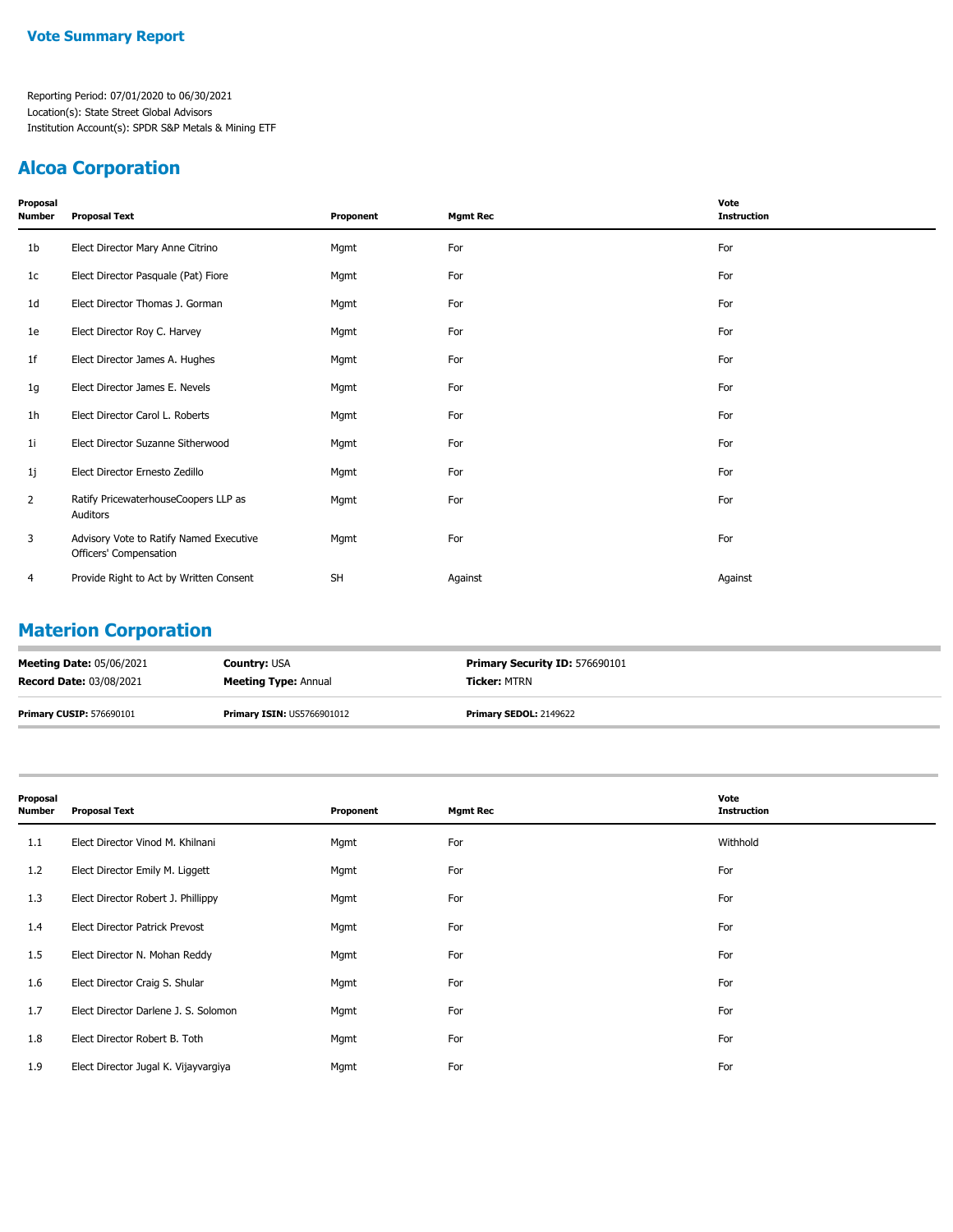#### **Materion Corporation**

| Proposal<br><b>Number</b> | <b>Proposal Text</b>                                              | Proponent | <b>Mgmt Rec</b> | Vote<br><b>Instruction</b> |
|---------------------------|-------------------------------------------------------------------|-----------|-----------------|----------------------------|
|                           | Ratify Ernst & Young LLP as Auditors                              | Mgmt      | For             | For                        |
|                           | Advisory Vote to Ratify Named Executive<br>Officers' Compensation | Mgmt      | For             | For                        |

## **Coeur Mining, Inc.**

| <b>Meeting Date: 05/11/2021</b> | <b>Country: USA</b>               | <b>Primary Security ID: 192108504</b> |
|---------------------------------|-----------------------------------|---------------------------------------|
| <b>Record Date: 03/17/2021</b>  | <b>Meeting Type: Annual</b>       | <b>Ticker: CDE</b>                    |
| <b>Primary CUSIP: 192108504</b> | <b>Primary ISIN: US1921085049</b> | <b>Primary SEDOL: 2208136</b>         |

| Proposal<br><b>Number</b> | <b>Proposal Text</b>                                              | Proponent | <b>Mgmt Rec</b> | Vote<br><b>Instruction</b> |
|---------------------------|-------------------------------------------------------------------|-----------|-----------------|----------------------------|
| 1a                        | Elect Director Linda L. Adamany                                   | Mgmt      | For             | For                        |
| 1b                        | Elect Director Sebastian Edwards                                  | Mgmt      | For             | For                        |
| 1 <sup>c</sup>            | Elect Director Randolph E. Gress                                  | Mgmt      | For             | For                        |
| 1 <sub>d</sub>            | Elect Director Mitchell J. Krebs                                  | Mgmt      | For             | For                        |
| 1e                        | Elect Director Eduardo Luna                                       | Mgmt      | For             | Against                    |
| 1f                        | Elect Director Jessica L. McDonald                                | Mgmt      | For             | For                        |
| 1g                        | Elect Director Robert E. Mellor                                   | Mgmt      | For             | For                        |
| 1 <sub>h</sub>            | Elect Director John H. Robinson                                   | Mgmt      | For             | For                        |
| 1i                        | Elect Director J. Kenneth Thompson                                | Mgmt      | For             | Against                    |
| 2                         | Ratify Grant Thornton LLP as Auditors                             | Mgmt      | For             | For                        |
| 3                         | Amend Omnibus Stock Plan                                          | Mgmt      | For             | For                        |
| 4                         | Advisory Vote to Ratify Named Executive<br>Officers' Compensation | Mgmt      | For             | For                        |

#### **Nucor Corporation**

| <b>Meeting Date: 05/13/2021</b> | <b>Country: USA</b>               | <b>Primary Security ID: 670346105</b> |
|---------------------------------|-----------------------------------|---------------------------------------|
| <b>Record Date: 03/15/2021</b>  | <b>Meeting Type: Annual</b>       | <b>Ticker: NUE</b>                    |
| <b>Primary CUSIP: 670346105</b> | <b>Primary ISIN: US6703461052</b> | <b>Primary SEDOL: 2651086</b>         |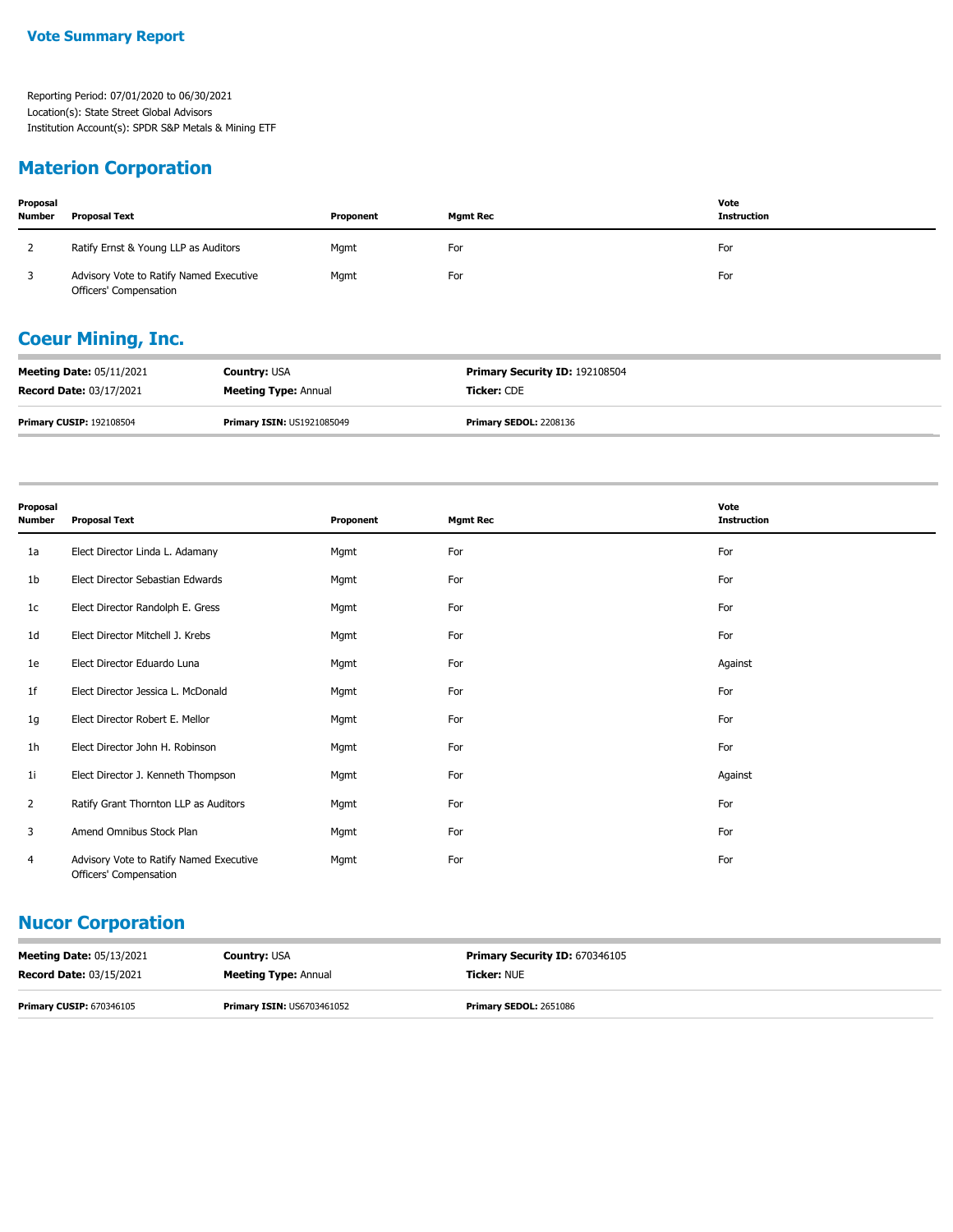### **Nucor Corporation**

| Proposal<br><b>Number</b> | <b>Proposal Text</b>                                              | Proponent | <b>Mgmt Rec</b> | Vote<br><b>Instruction</b> |  |  |
|---------------------------|-------------------------------------------------------------------|-----------|-----------------|----------------------------|--|--|
| 1.1                       | Elect Director Patrick J. Dempsey                                 | Mgmt      | For             | For                        |  |  |
| 1.2                       | Elect Director Christopher J. Kearney                             | Mgmt      | For             | For                        |  |  |
| 1.3                       | Elect Director Laurette T. Koellner                               | Mgmt      | For             | Withhold                   |  |  |
| 1.4                       | Elect Director Joseph D. Rupp                                     | Mgmt      | For             | Withhold                   |  |  |
| 1.5                       | Elect Director Leon J. Topalian                                   | Mgmt      | For             | For                        |  |  |
| 1.6                       | Elect Director John H. Walker                                     | Mgmt      | For             | Withhold                   |  |  |
| 1.7                       | Elect Director Nadja Y. West                                      | Mgmt      | For             | For                        |  |  |
| 2                         | Ratify PricewaterhouseCoopers LLP as Auditor                      | Mgmt      | For             | For                        |  |  |
| 3                         | Advisory Vote to Ratify Named Executive<br>Officers' Compensation | Mgmt      | For             | For                        |  |  |

# **Compass Minerals International, Inc.**

| <b>Meeting Date: 05/18/2021</b> | <b>Country: USA</b>               | <b>Primary Security ID: 20451N101</b> |
|---------------------------------|-----------------------------------|---------------------------------------|
| <b>Record Date: 03/19/2021</b>  | <b>Meeting Type: Annual</b>       | <b>Ticker:</b> CMP                    |
| Primary CUSIP: 20451N101        | <b>Primary ISIN: US20451N1019</b> | <b>Primary SEDOL: 2202763</b>         |

| Proposal<br><b>Number</b> | <b>Proposal Text</b>                                              | Proponent | <b>Mgmt Rec</b> | Vote<br><b>Instruction</b> |
|---------------------------|-------------------------------------------------------------------|-----------|-----------------|----------------------------|
| 1a                        | Elect Director Kevin S. Crutchfield                               | Mgmt      | For             | For                        |
| 1b                        | Elect Director Eric Ford                                          | Mgmt      | For             | For                        |
| 1c                        | Elect Director Richard S. Grant                                   | Mgmt      | For             | For                        |
| 1 <sub>d</sub>            | Elect Director Joseph E. Reece                                    | Mgmt      | For             | For                        |
| 1e                        | Elect Director Allan R. Rothwell                                  | Mgmt      | For             | For                        |
| 1 <sup>f</sup>            | Elect Director Lori A. Walker                                     | Mgmt      | For             | For                        |
| 1g                        | Elect Director Paul S. Williams                                   | Mgmt      | For             | For                        |
| 1 <sub>h</sub>            | Elect Director Amy J. Yoder                                       | Mgmt      | For             | For                        |
| $\overline{2}$            | Advisory Vote to Ratify Named Executive<br>Officers' Compensation | Mgmt      | For             | For                        |
| 3                         | Ratify Ernst & Young LLP as Auditor                               | Mgmt      | For             | For                        |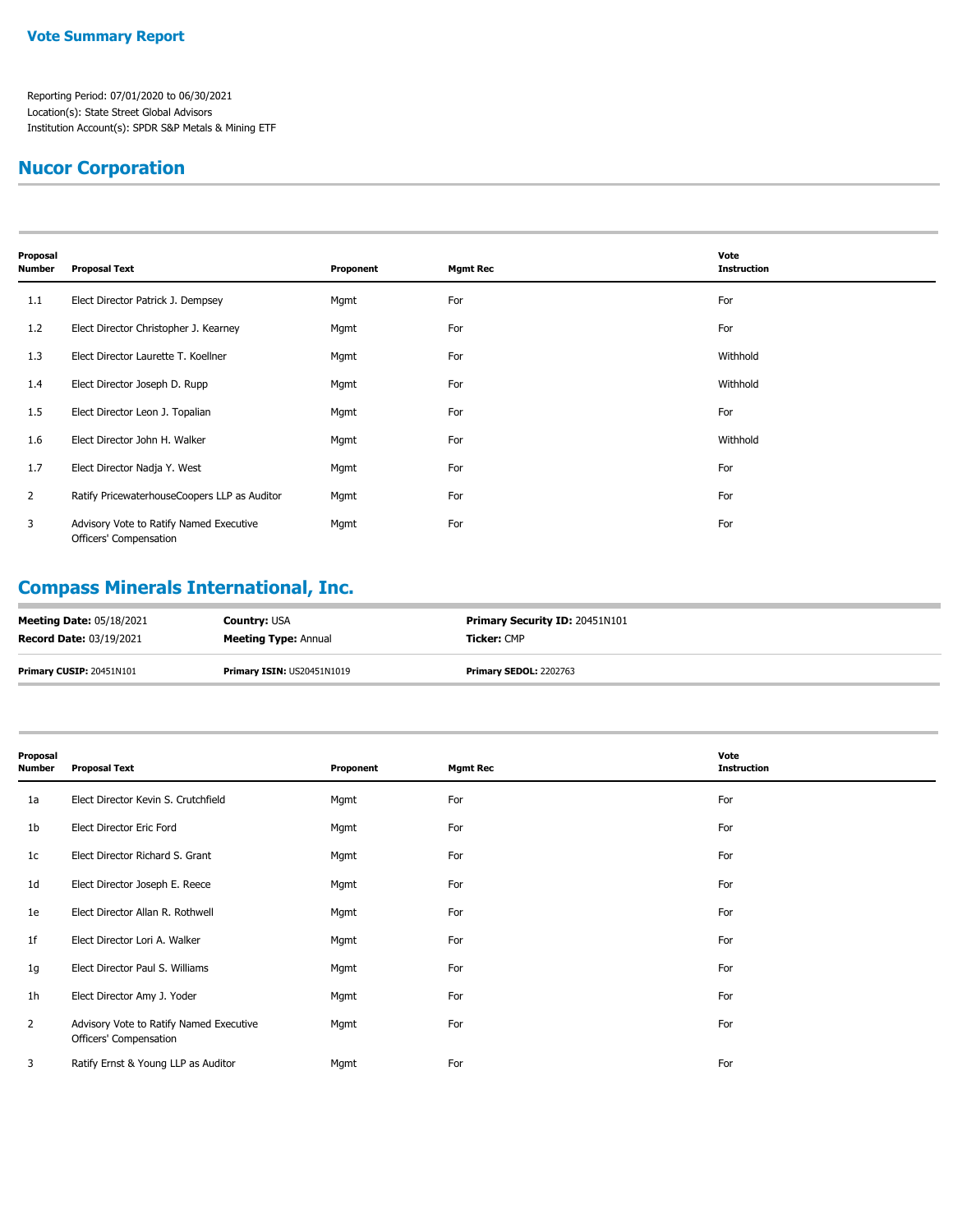## **Hecla Mining Company**

| <b>Meeting Date: 05/19/2021</b> | <b>Country: USA</b>               | <b>Primary Security ID: 422704106</b> |
|---------------------------------|-----------------------------------|---------------------------------------|
| <b>Record Date: 03/22/2021</b>  | <b>Meeting Type: Annual</b>       | <b>Ticker: HL</b>                     |
| <b>Primary CUSIP: 422704106</b> | <b>Primary ISIN: US4227041062</b> | <b>Primary SEDOL: 2418601</b>         |

| Proposal<br><b>Number</b> | <b>Proposal Text</b>                                              | Proponent | <b>Mgmt Rec</b> | Vote<br><b>Instruction</b> |
|---------------------------|-------------------------------------------------------------------|-----------|-----------------|----------------------------|
| 1a                        | Elect Director Stephen F. Ralbovsky                               | Mgmt      | For             | For                        |
| 1b                        | Elect Director Catherine 'Cassie' J. Boggs                        | Mgmt      | For             | For                        |
|                           | Ratify BDO USA, LLP as Auditor                                    | Mgmt      | For             | For                        |
| 3                         | Advisory Vote to Ratify Named Executive<br>Officers' Compensation | Mgmt      | For             | For                        |
| 4                         | Amend Deferred Compensation Plan                                  | Mgmt      | For             | For                        |

### **Reliance Steel & Aluminum Co.**

| <b>Meeting Date: 05/19/2021</b> | <b>Country: USA</b>               | <b>Primary Security ID: 759509102</b> |
|---------------------------------|-----------------------------------|---------------------------------------|
| <b>Record Date: 03/26/2021</b>  | <b>Meeting Type: Annual</b>       | <b>Ticker: RS</b>                     |
| <b>Primary CUSIP: 759509102</b> | <b>Primary ISIN: US7595091023</b> | <b>Primary SEDOL: 2729068</b>         |

| Proposal<br><b>Number</b> | <b>Proposal Text</b>                                              | Proponent | <b>Mgmt Rec</b> | Vote<br><b>Instruction</b> |
|---------------------------|-------------------------------------------------------------------|-----------|-----------------|----------------------------|
| 1a                        | Elect Director Sarah J. Anderson                                  | Mgmt      | For             | For                        |
| 1b                        | Elect Director Lisa L. Baldwin                                    | Mgmt      | For             | For                        |
| 1c                        | Elect Director Karen W. Colonias                                  | Mgmt      | For             | For                        |
| 1 <sub>d</sub>            | Elect Director John G. Figueroa                                   | Mgmt      | For             | For                        |
| 1e                        | Elect Director James D. Hoffman                                   | Mgmt      | For             | For                        |
| 1f                        | Elect Director Mark V. Kaminski                                   | Mgmt      | For             | For                        |
| 1g                        | Elect Director Karla R. Lewis                                     | Mgmt      | For             | For                        |
| 1 <sub>h</sub>            | Elect Director Robert A. McEvoy                                   | Mgmt      | For             | For                        |
| 1i                        | Elect Director Andrew G. Sharkey, III                             | Mgmt      | For             | For                        |
| 1j                        | Elect Director Douglas W. Stotlar                                 | Mgmt      | For             | For                        |
| $\overline{2}$            | Advisory Vote to Ratify Named Executive<br>Officers' Compensation | Mgmt      | For             | For                        |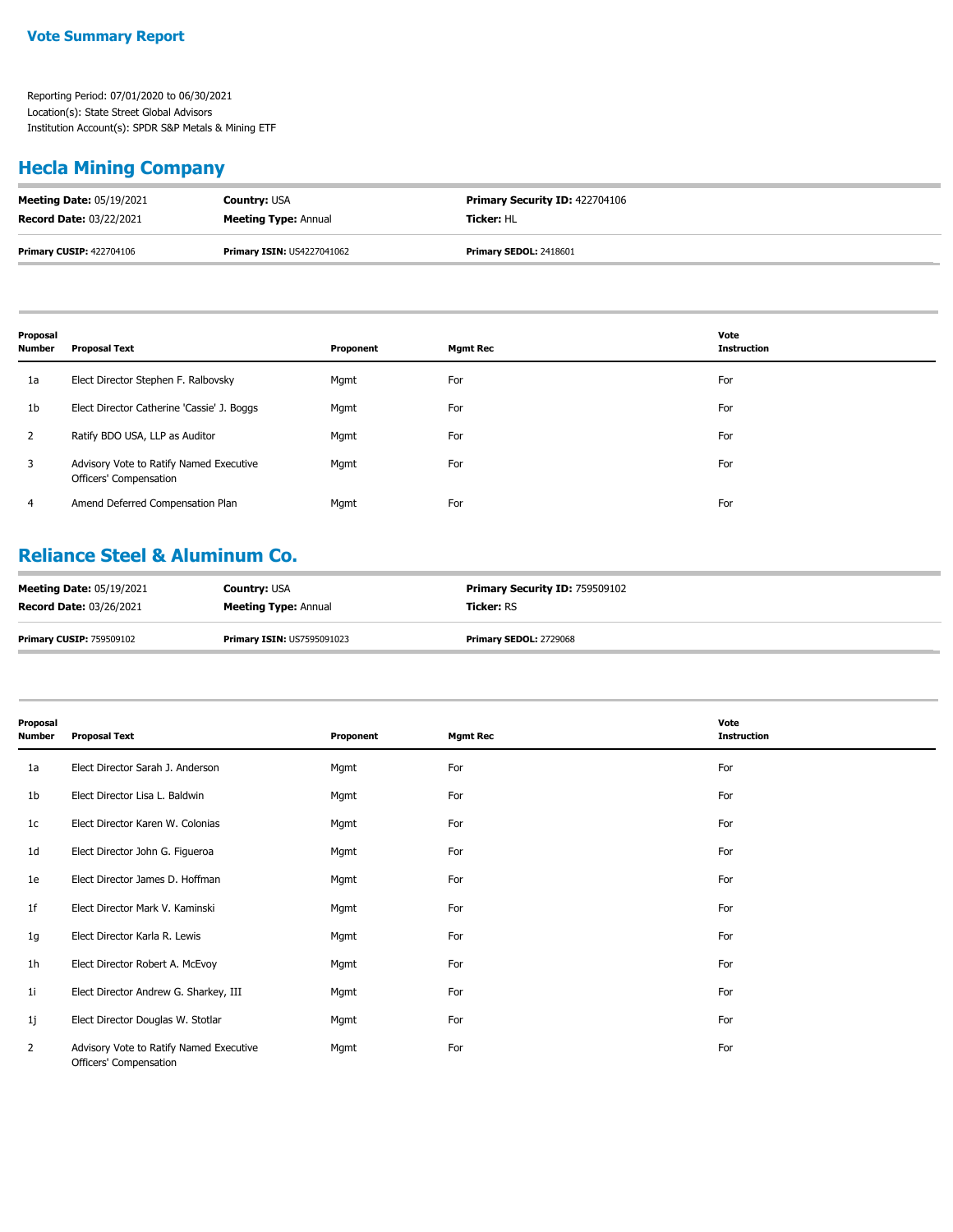#### **Reliance Steel & Aluminum Co.**

| Proposal<br><b>Number</b> | <b>Proposal Text</b>            |                                   | Proponent | <b>Mgmt Rec</b>                | Vote<br><b>Instruction</b> |  |  |
|---------------------------|---------------------------------|-----------------------------------|-----------|--------------------------------|----------------------------|--|--|
|                           | Ratify KPMG LLP as Auditors     |                                   | Mgmt      | For                            | For                        |  |  |
|                           | <b>Steel Dynamics, Inc.</b>     |                                   |           |                                |                            |  |  |
|                           | <b>Meeting Date: 05/19/2021</b> | <b>Country: USA</b>               |           | Primary Security ID: 858119100 |                            |  |  |
|                           | <b>Record Date: 03/22/2021</b>  | <b>Meeting Type: Annual</b>       |           | Ticker: STLD                   |                            |  |  |
|                           | <b>Primary CUSIP: 858119100</b> | <b>Primary ISIN: US8581191009</b> |           | Primary SEDOL: 2849472         |                            |  |  |

| Proposal<br><b>Number</b> | <b>Proposal Text</b>                                              | Proponent | <b>Mgmt Rec</b> | Vote<br><b>Instruction</b> |
|---------------------------|-------------------------------------------------------------------|-----------|-----------------|----------------------------|
| 1.1                       | Elect Director Mark D. Millett                                    | Mgmt      | For             | For                        |
| 1.2                       | Elect Director Sheree L. Bargabos                                 | Mgmt      | For             | For                        |
| 1.3                       | Elect Director Keith E. Busse                                     | Mgmt      | For             | For                        |
| 1.4                       | Elect Director Frank D. Byrne                                     | Mgmt      | For             | For                        |
| 1.5                       | Elect Director Kenneth W. Cornew                                  | Mgmt      | For             | For                        |
| 1.6                       | Elect Director Traci M. Dolan                                     | Mgmt      | For             | For                        |
| 1.7                       | Elect Director James C. Marcuccilli                               | Mgmt      | For             | For                        |
| 1.8                       | Elect Director Bradley S. Seaman                                  | Mgmt      | For             | For                        |
| 1.9                       | Elect Director Gabriel L. Shaheen                                 | Mgmt      | For             | For                        |
| 1.10                      | Elect Director Steven A. Sonnenberg                               | Mgmt      | For             | For                        |
| 1.11                      | Elect Director Richard P. Teets, Jr.                              | Mgmt      | For             | For                        |
| $\overline{2}$            | Ratify Ernst & Young LLP as Auditors                              | Mgmt      | For             | For                        |
| 3                         | Advisory Vote to Ratify Named Executive<br>Officers' Compensation | Mgmt      | For             | For                        |

# **Allegheny Technologies Incorporated**

| <b>Meeting Date: 05/20/2021</b> | <b>Country: USA</b>               | <b>Primary Security ID: 01741R102</b> |
|---------------------------------|-----------------------------------|---------------------------------------|
| <b>Record Date: 03/22/2021</b>  | <b>Meeting Type: Annual</b>       | <b>Ticker: ATI</b>                    |
| Primary CUSIP: 01741R102        | <b>Primary ISIN: US01741R1023</b> | <b>Primary SEDOL: 2526117</b>         |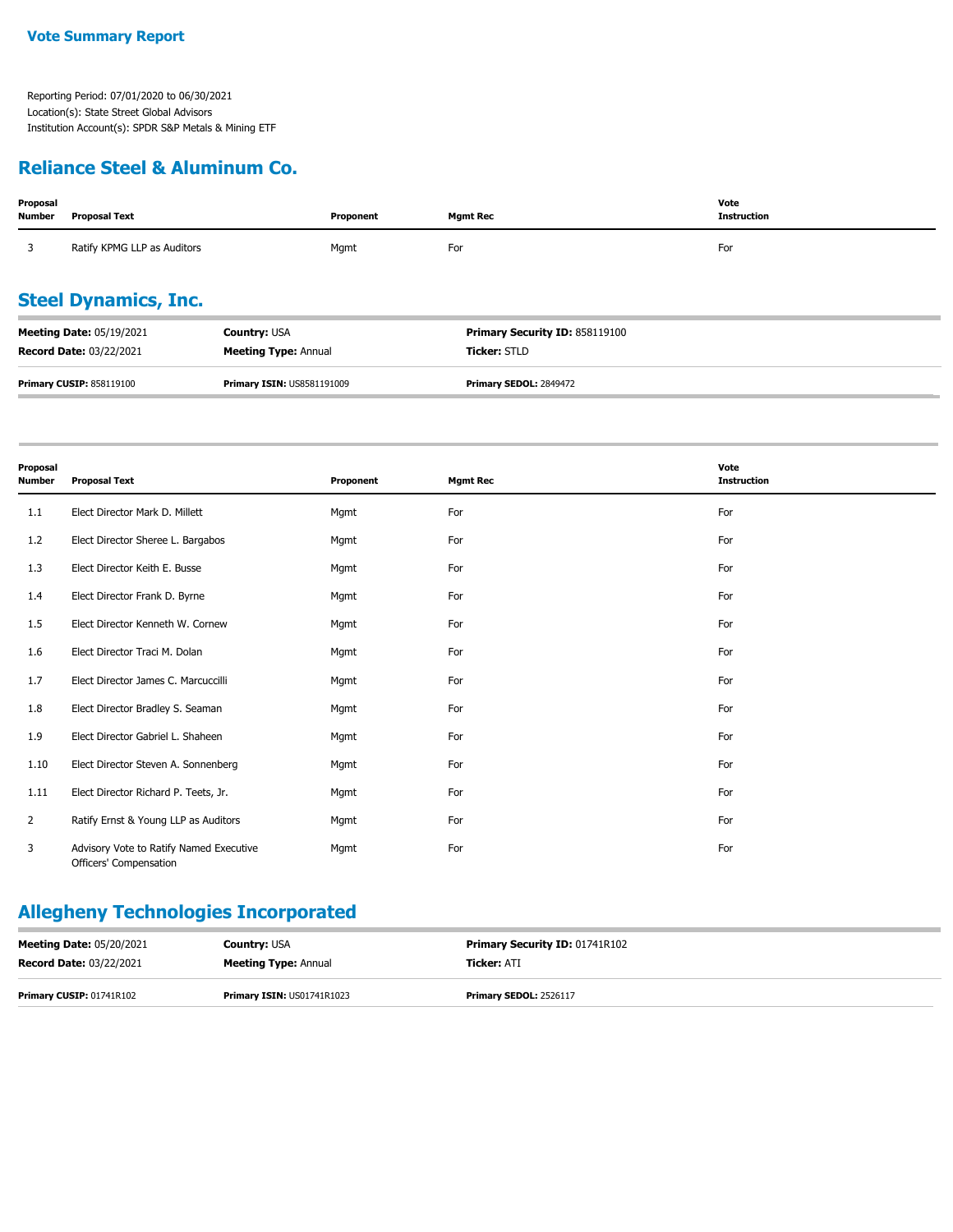#### **Allegheny Technologies Incorporated**

| Proposal<br>Number | <b>Proposal Text</b>                                              | Proponent | <b>Mgmt Rec</b> | Vote<br><b>Instruction</b> |
|--------------------|-------------------------------------------------------------------|-----------|-----------------|----------------------------|
| 1.1                | Elect Director Herbert J. Carlisle                                | Mgmt      | For             | For                        |
| 1.2                | Elect Director David P. Hess                                      | Mgmt      | For             | For                        |
| 1.3                | Elect Director Marianne Kah                                       | Mgmt      | For             | For                        |
| 2                  | Advisory Vote to Ratify Named Executive<br>Officers' Compensation | Mgmt      | For             | For                        |
| 3                  | Ratify Ernst & Young LLP as Auditors                              | Mgmt      | For             | For                        |

## **Arconic Corporation**

| <b>Meeting Date: 05/20/2021</b> | <b>Country: USA</b>               | <b>Primary Security ID: 03966V107</b> |
|---------------------------------|-----------------------------------|---------------------------------------|
| <b>Record Date: 03/26/2021</b>  | <b>Meeting Type: Annual</b>       | <b>Ticker:</b> ARNC                   |
| <b>Primary CUSIP: 03966V107</b> | <b>Primary ISIN: US03966V1070</b> | <b>Primary SEDOL: BKLJ8S9</b>         |

|                    |                                                                   |           |                 | Vote               |
|--------------------|-------------------------------------------------------------------|-----------|-----------------|--------------------|
| Proposal<br>Number | <b>Proposal Text</b>                                              | Proponent | <b>Mgmt Rec</b> | <b>Instruction</b> |
| 1a                 | Elect Director Frederick "Fritz" A. Henderson                     | Mgmt      | For             | Against            |
| 1b                 | Elect Director William F. Austen                                  | Mgmt      | For             | For                |
| 1c                 | Elect Director Christopher L. Ayers                               | Mgmt      | For             | For                |
| 1d                 | Elect Director Margaret "Peg" S. Billson                          | Mgmt      | For             | For                |
| 1e                 | Elect Director Jacques Croisetiere                                | Mgmt      | For             | For                |
| 1f                 | Elect Director Elmer L. Doty                                      | Mgmt      | For             | For                |
| 1g                 | Elect Director Carol S. Eicher                                    | Mgmt      | For             | For                |
| 1h                 | Elect Director Timothy D. Myers                                   | Mgmt      | For             | For                |
| 1i                 | Elect Director E. Stanley O'Neal                                  | Mgmt      | For             | For                |
| 1j                 | Elect Director Jeffrey Stafeil                                    | Mgmt      | For             | For                |
| 2                  | Advisory Vote to Ratify Named Executive<br>Officers' Compensation | Mgmt      | For             | For                |
| 3                  | Advisory Vote on Say on Pay Frequency                             | Mgmt      | One Year        | One Year           |
| 4                  | Amend Omnibus Stock Plan                                          | Mgmt      | For             | For                |
| 5                  | Ratify PricewaterhouseCoopers LLP as<br>Auditors                  | Mgmt      | For             | For                |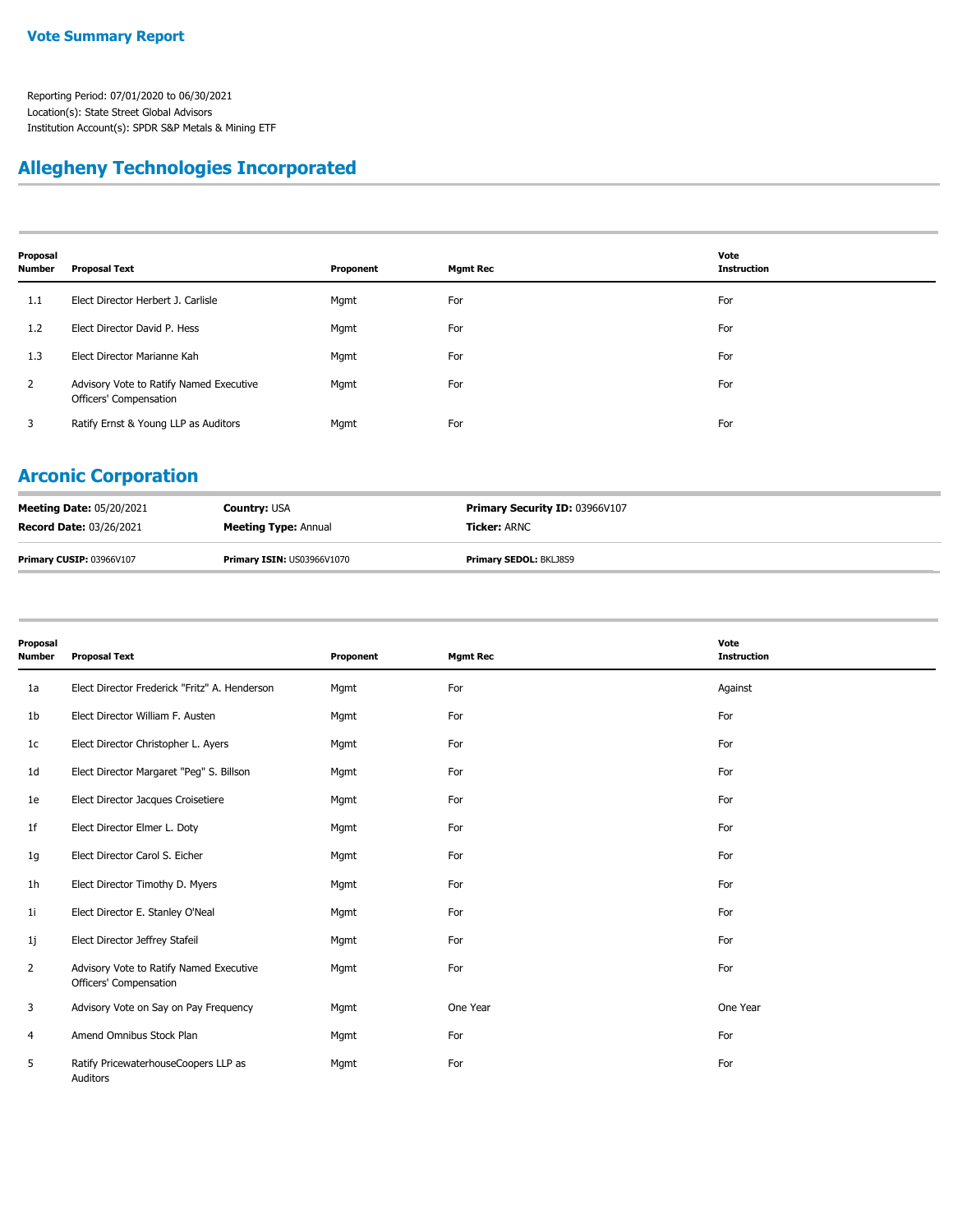## **Kaiser Aluminum Corporation**

| <b>Meeting Date: 06/03/2021</b> | <b>Country: USA</b>               | <b>Primary Security ID: 483007704</b> |
|---------------------------------|-----------------------------------|---------------------------------------|
| <b>Record Date: 04/12/2021</b>  | <b>Meeting Type: Annual</b>       | <b>Ticker: KALU</b>                   |
| <b>Primary CUSIP: 483007704</b> | <b>Primary ISIN: US4830077040</b> | Primary SEDOL: B15CJ33                |

| Proposal<br>Number | <b>Proposal Text</b>                                              | Proponent | <b>Mgmt Rec</b> | Vote<br><b>Instruction</b> |
|--------------------|-------------------------------------------------------------------|-----------|-----------------|----------------------------|
| 1.1                | Elect Director David Foster                                       | Mgmt      | For             | For                        |
| 1.2                | Elect Director Leo Gerard                                         | Mgmt      | For             | For                        |
| 1.3                | Elect Director Emily Liggett                                      | Mgmt      | For             | For                        |
| $\overline{2}$     | Advisory Vote to Ratify Named Executive<br>Officers' Compensation | Mgmt      | For             | For                        |
| 3                  | Ratify Deloitte & Touche LLP as Auditors                          | Mgmt      | For             | For                        |
| 4                  | Approve Omnibus Stock Plan                                        | Mgmt      | For             | For                        |

## **Freeport-McMoRan Inc.**

| <b>Meeting Date: 06/08/2021</b> | <b>Country: USA</b>               | Primary Security ID: 35671D857 |
|---------------------------------|-----------------------------------|--------------------------------|
| <b>Record Date: 04/12/2021</b>  | <b>Meeting Type: Annual</b>       | <b>Ticker: FCX</b>             |
| <b>Primary CUSIP: 35671D857</b> | <b>Primary ISIN: US35671D8570</b> | <b>Primary SEDOL: 2352118</b>  |

| Proposal<br><b>Number</b> | <b>Proposal Text</b>                                              | Proponent | <b>Mgmt Rec</b> | Vote<br><b>Instruction</b> |
|---------------------------|-------------------------------------------------------------------|-----------|-----------------|----------------------------|
| 1.1                       | Elect Director David P. Abney                                     | Mgmt      | For             | For                        |
| 1.2                       | Elect Director Richard C. Adkerson                                | Mgmt      | For             | For                        |
| 1.3                       | Elect Director Robert W. Dudley                                   | Mgmt      | For             | For                        |
| 1.4                       | Elect Director Lydia H. Kennard                                   | Mgmt      | For             | For                        |
| $1.5\,$                   | Elect Director Dustan E. McCoy                                    | Mgmt      | For             | For                        |
| 1.6                       | Elect Director John J. Stephens                                   | Mgmt      | For             | For                        |
| 1.7                       | Elect Director Frances Fragos Townsend                            | Mgmt      | For             | For                        |
| $\overline{2}$            | Ratify Ernst & Young LLP as Auditors                              | Mgmt      | For             | For                        |
| 3                         | Advisory Vote to Ratify Named Executive<br>Officers' Compensation | Mgmt      | For             | For                        |